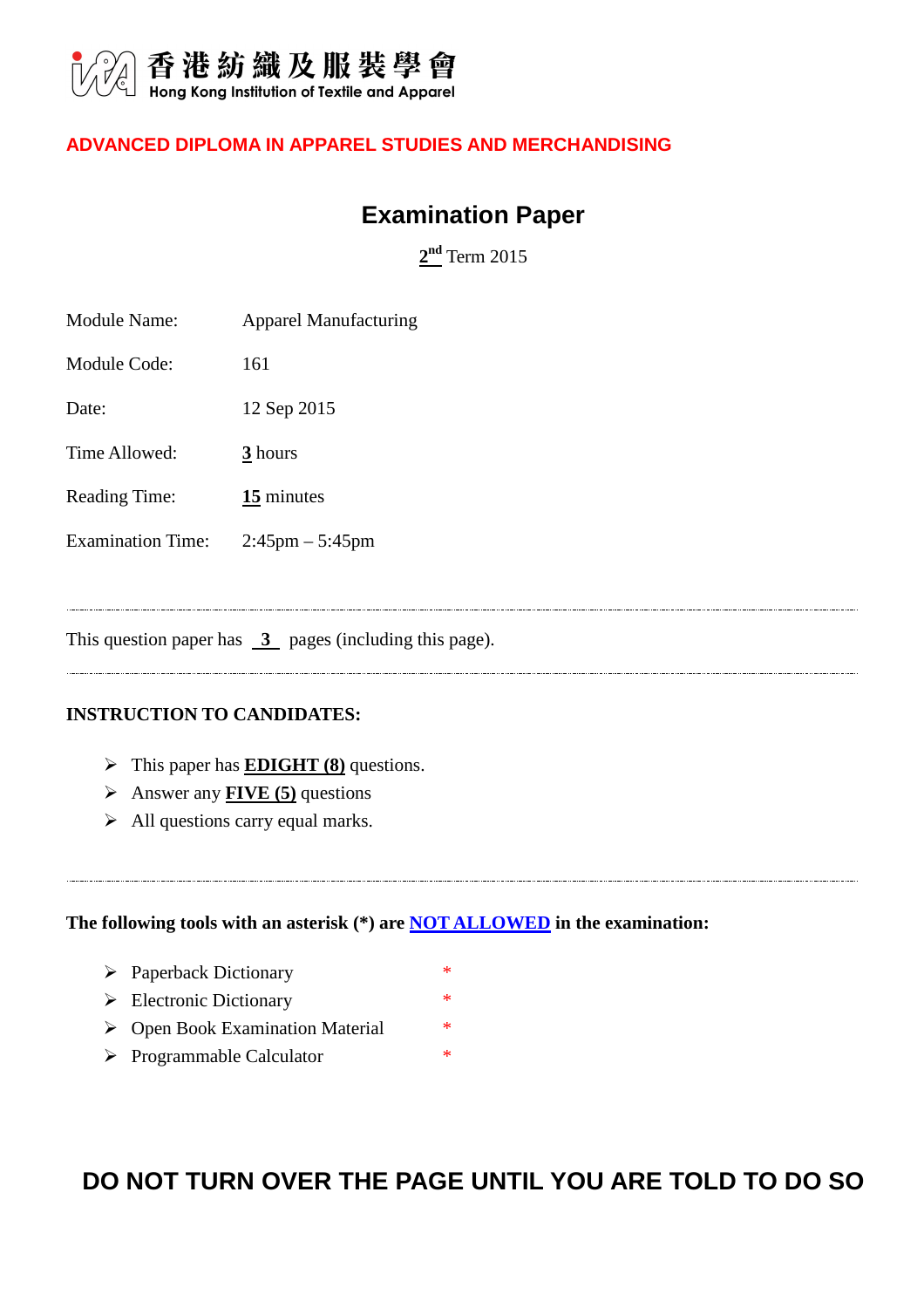

## **Question 1**

Define the following terms:

| (a)          | Seams                                                                             | $(20 \frac{9}{6})$ |
|--------------|-----------------------------------------------------------------------------------|--------------------|
| <b>(b)</b>   | Stitches                                                                          | $(20 \frac{9}{6})$ |
| (c)          | Interlooping                                                                      | $(20 \frac{9}{6})$ |
| (d)          | Interlacing                                                                       | $(20 \frac{9}{6})$ |
| (e)          | Intralooping                                                                      | $(20 \frac{9}{6})$ |
|              | <b>Question 2</b>                                                                 |                    |
| (a)          | Describe the following presser foot $\&$ state their application $\&$ limitation. |                    |
|              | Hemming foot<br>$\mathbf{i}$                                                      | $(25 \frac{9}{6})$ |
|              | Gathering foot<br>$\mathbf{ii}$                                                   | $(25 \frac{9}{6})$ |
| <b>(b)</b>   | State the function of the needle plate.                                           | $(50 \, %)$        |
|              | <b>Question 3</b>                                                                 |                    |
|              | Describe with simple sketch the following feeding mechanism in detail.            |                    |
| (a)          | Drop feed                                                                         | $(30 \, %)$        |
| ( <b>b</b> ) | Roller feed                                                                       | (30 %)             |
| (c)          | Compound feed                                                                     | (40 %)             |
|              | <b>Question 4</b>                                                                 |                    |
| (a)          | Define what are the "attachment."                                                 | (40 %)             |
| ( <b>b</b> ) | Describe the characteristics of each attachment in detail.                        | (60 %)             |
|              | <b>Question 5</b>                                                                 |                    |
| (a)          | State FIVE purposes of "Pressing".                                                | $(50 \%)$          |
| <b>(b)</b>   | Suggest FOUR means of control in garment pressing operation.                      | $(50 \%)$          |